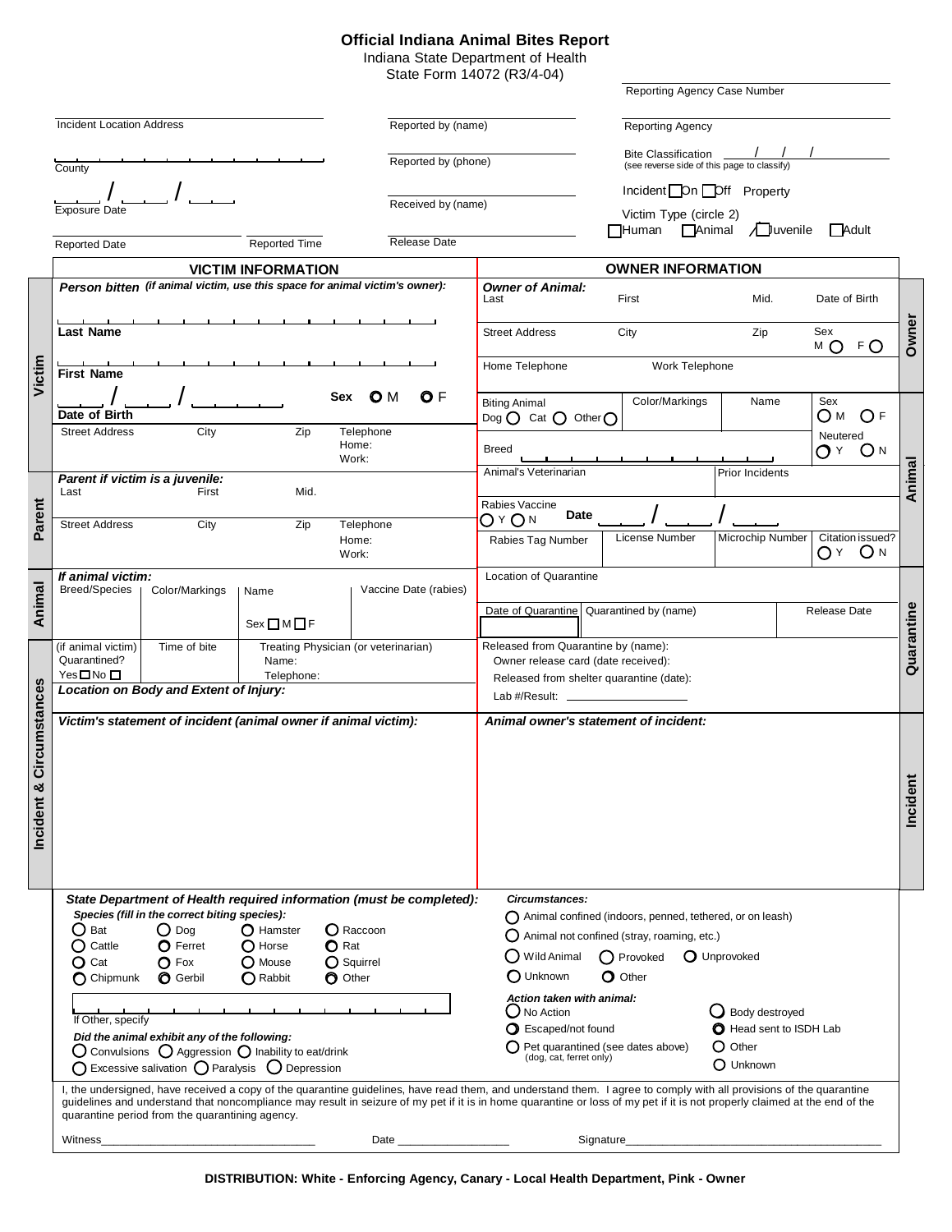|                                                                                                                                                                                                                                                   | Animal Bite Classification System - Proper Use        |                                                     |                                                                         |  |  |  |  |  |  |  |  |  |
|---------------------------------------------------------------------------------------------------------------------------------------------------------------------------------------------------------------------------------------------------|-------------------------------------------------------|-----------------------------------------------------|-------------------------------------------------------------------------|--|--|--|--|--|--|--|--|--|
| Bites are classified alphanumerically. The alpha designation indicates the victim, geographic location, and if the animal<br>has bitten previously. The numeric designation indicates severity with (1) the least severe and (5) the most severe. |                                                       |                                                     |                                                                         |  |  |  |  |  |  |  |  |  |
| Section I - Victim                                                                                                                                                                                                                                | Section II - Confined/Stray                           | Section III - Repeat Biter                          | Section IV - Bite Severity                                              |  |  |  |  |  |  |  |  |  |
| $H = Huma$                                                                                                                                                                                                                                        | $C =$ Confined at the time of<br>the bite             | $R$ = Repeat biter, previous<br>information on file | 1. Minor Scratch<br>Minor, punctures 4 or<br>2.                         |  |  |  |  |  |  |  |  |  |
| $D =$ Other animal<br>(domestic)                                                                                                                                                                                                                  | $S =$ Stray, roaming, off<br>property, or not legally | $O = No$ previous bites                             | less<br>3. Moderate, punctures<br>4. Severe, punctures (4 or            |  |  |  |  |  |  |  |  |  |
| $W =$ Other animal                                                                                                                                                                                                                                | restrained                                            |                                                     | more) deep may include<br>crushing or tears from<br>shaking<br>5. Death |  |  |  |  |  |  |  |  |  |
| Example: H/C/R/3 = A bite to a human; the animal was legally confined at the time of the bite; the animal has bitten<br>previously, and this is a bite of moderate severity.                                                                      |                                                       |                                                     |                                                                         |  |  |  |  |  |  |  |  |  |
| Initial Owner/Victim Contact - Action for Quarantine                                                                                                                                                                                              |                                                       |                                                     |                                                                         |  |  |  |  |  |  |  |  |  |
| Location:<br>Description:<br><u> 1989 - John Stein, mars and de Brandenberg and de Brandenberg and de Brandenberg and de Brandenberg and de Br</u>                                                                                                |                                                       |                                                     |                                                                         |  |  |  |  |  |  |  |  |  |
| Date:                                                                                                                                                                                                                                             | Officer:                                              | Results:                                            |                                                                         |  |  |  |  |  |  |  |  |  |
|                                                                                                                                                                                                                                                   |                                                       |                                                     |                                                                         |  |  |  |  |  |  |  |  |  |
|                                                                                                                                                                                                                                                   |                                                       |                                                     |                                                                         |  |  |  |  |  |  |  |  |  |
|                                                                                                                                                                                                                                                   |                                                       |                                                     |                                                                         |  |  |  |  |  |  |  |  |  |
|                                                                                                                                                                                                                                                   |                                                       |                                                     |                                                                         |  |  |  |  |  |  |  |  |  |
| Failed Quarantine (indicate reason):                                                                                                                                                                                                              |                                                       |                                                     |                                                                         |  |  |  |  |  |  |  |  |  |
|                                                                                                                                                                                                                                                   |                                                       |                                                     |                                                                         |  |  |  |  |  |  |  |  |  |
|                                                                                                                                                                                                                                                   |                                                       |                                                     |                                                                         |  |  |  |  |  |  |  |  |  |
| Victim contacted on the 10 <sup>th</sup> day:                                                                                                                                                                                                     |                                                       |                                                     |                                                                         |  |  |  |  |  |  |  |  |  |
| Date:                                                                                                                                                                                                                                             |                                                       |                                                     |                                                                         |  |  |  |  |  |  |  |  |  |
| Agent contacting victim: <u>contaction</u> and contact in the set of the set of the set of the set of the set of the set of the set of the set of the set of the set of the set of the set of the set of the set of the set of the                |                                                       |                                                     |                                                                         |  |  |  |  |  |  |  |  |  |
| Individual spoke with:<br><u> 1989 - Andrea Barbara, poeta esperanto-</u>                                                                                                                                                                         |                                                       |                                                     |                                                                         |  |  |  |  |  |  |  |  |  |
|                                                                                                                                                                                                                                                   |                                                       |                                                     |                                                                         |  |  |  |  |  |  |  |  |  |
| Reserved space for office use:                                                                                                                                                                                                                    |                                                       |                                                     |                                                                         |  |  |  |  |  |  |  |  |  |
|                                                                                                                                                                                                                                                   |                                                       |                                                     |                                                                         |  |  |  |  |  |  |  |  |  |
|                                                                                                                                                                                                                                                   |                                                       |                                                     |                                                                         |  |  |  |  |  |  |  |  |  |